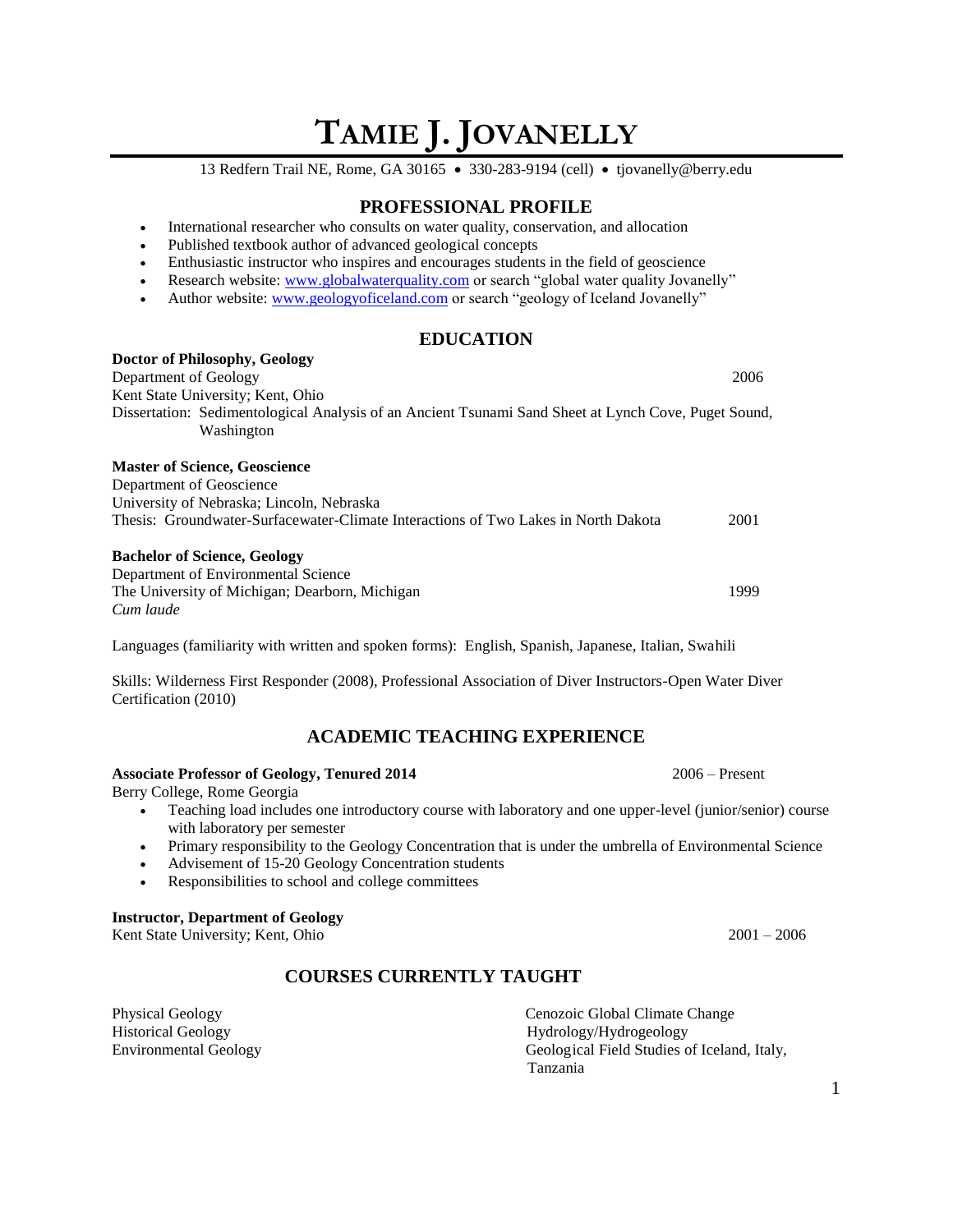# **RESEARCH POSITIONS**

#### **International Ocean Drilling Project** December 2020-January 2021

- I will observe research scientists as they collect data from ocean sediment cores that help to determine changes in climate and oceanic systems
- The knowledge I gain from this expedition will allow me to create STEM Educational Resources that will be disseminated through the Science Education and Research Center hosted at Carelton College

#### **Research Scientist, Arctic Circle Grant** April 2020-August 2021

- The research position will allow me to live aboard a Barquentine Tall Sailing Ship for 3 months traveling to the International Territories of Svalbard, 10 degrees north of the Arctic Circle
- I will study water quality of the islands as influenced by past coal mining efforts, climate change patterns, and the geology of the islands.
- The expedition has been postponed until Summer 2021 due to COVID-19

#### **American Geophysical Union Voices for Science Fellow April 2020-March 2021**

- The program goal is to address the critical need for communicating the value and impact of Earth Science to key decision makers, journalists, and public audiences.
- Write weekly public press articles for dispersal in social and print media venues

#### **US Fulbright Research Scholar, National University, San Jose, Costa Rica** 2018-2020

US Department of State's Bureau of Educational and Cultural Affairs and World Learning Program

- Collaborate with Costa Rican colleagues to create a baseline data set for important ecological areas • Comparative study of developed, undeveloped, and developing countries and their relationships to
- watersheds

#### **US Fulbright Specialist** 2017-2020

US Department of State's Bureau of Educational and Cultural Affairs and World Learning Program

- Nominated and elected by peer review panel to be an elite member of the academic support committee for finding solutions to world-wide challenges
- Environmental consultant on water resources, allocation, quality, and conservation for 150 countries globally

#### **Wiley Publishing Company** March 2017-2020

• Contracted to write an advanced geological concepts book about Iceland. Titled Iceland: Tectonics, Volcanics, and Glacial Features (published 2020)

#### **US Fulbright Research Scholar, Makerere University, Kampala, Uganda** 2013-2014

Forest Hydrology with the School of Environmental Sciences; Makerere University, Uganda

- Initial funding provided by Berry College Faculty Development Grant
- Collaborated with Ugandan researchers; Studies conducted:
	- − Water and soil analysis at four forest reserves (Zika, Kitubulu, Mabira, Mwpanga)
	- Surveyed recent mining and human encroachment activities
	- − Interviewed local tribal communities regarding land use

#### **Visiting Researcher, Foundation Award** 2003

Earthquake and Tsunami Research at Earthquake Research Institute; University of Tokyo, Japan

- *Recipient of the scholarship – chosen from over 1,000 applicants*
- All expenses paid for six months
- Jointly funded by Japanese Society for the Promotion of Science and National Science Foundation
- Utilized written and spoken Japanese language skills while in attendance
- Collaborated with Japanese researchers.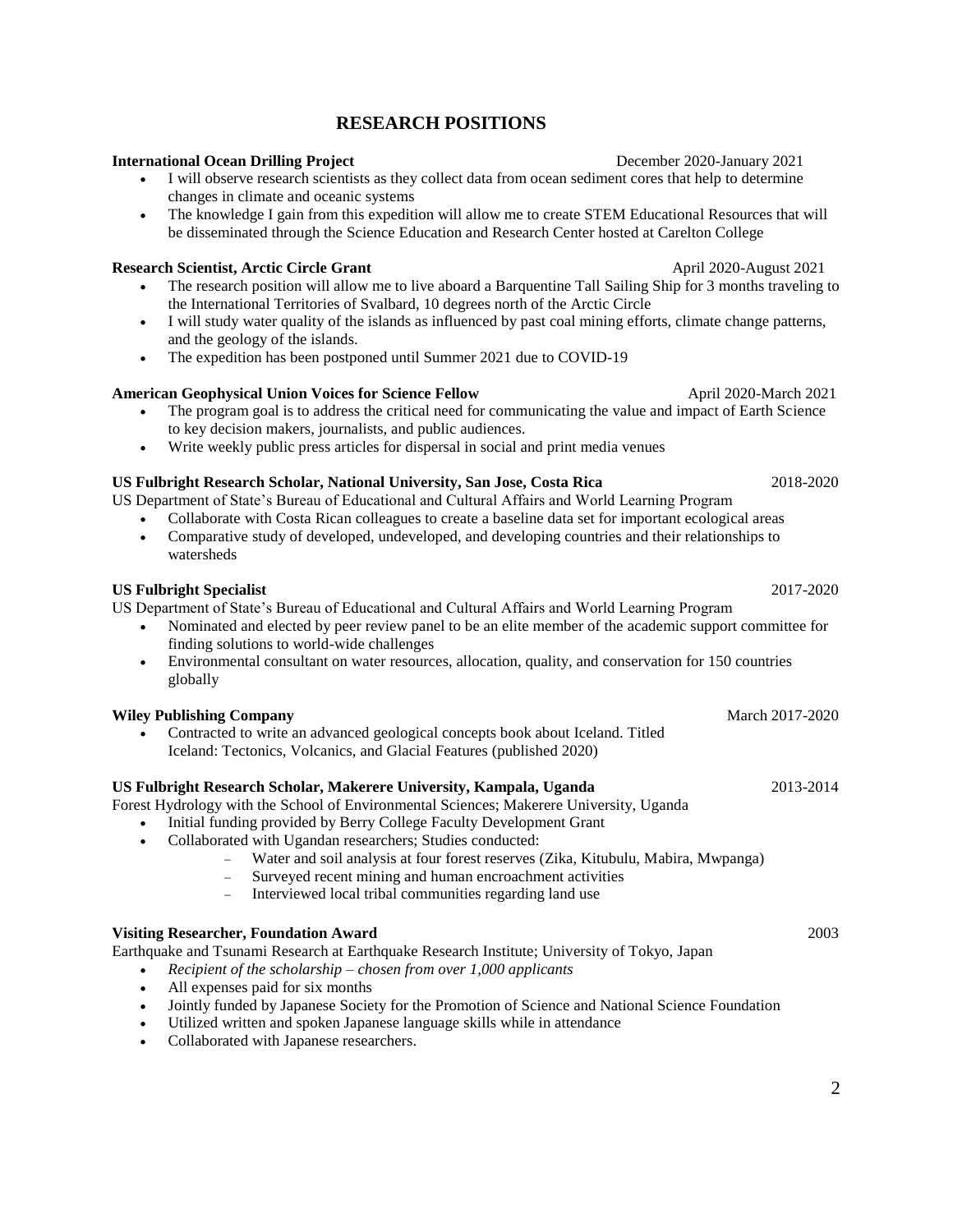# **ELECTED LEADERSHIP POSITIONS**

| Georgia Fulbright Chapter, Board of Directors, President                                                             | 2020-2021      |
|----------------------------------------------------------------------------------------------------------------------|----------------|
| Association for Women Geoscientists, Board of Directors, Communication Coordinator                                   | 2019-2021      |
| Georgia Fulbright Chapter, Board of Directors, Treasurer                                                             | 2016-2020      |
| Geological Society of America, Professional Development Committee, Member-At-Large                                   | 2017-2020      |
| <b>HONORS</b>                                                                                                        |                |
| Georgia Technical Institute Invited Speaker, Global Learning Center, "What does it take<br>to be a great professor?" | Spring 2019    |
| Advisor of the Year Award, Berry College                                                                             | Spring 2018    |
| Invited Panel Speaker, Kampala, Uganda, Rufford Foundation Africa Conservation Group                                 | Winter 2018    |
| Distinguished Speaker, Rishikesh, India, Global Interfaith Wash Alliance meeting                                     | Spring 2017    |
| Distinguished Leverett Lecturer, Citadel- The Military College of South Carolina, SC                                 | Spring 2016    |
| Distinguished Speaker, University of Puerto Rico, 31 <sup>st</sup> Annual Caribbean Geology                          | Spring 2016    |
| Symposium and International Tsunami Forum                                                                            |                |
| Fulbright U.S. Research Scholar, project title: Encouraging forest stewardship through long-term Spring 2013         |                |
| water quality monitoring                                                                                             |                |
| Elected as an Association for Women Geoscientist Distinguished Speaker                                               | Spring 2012    |
| Senior Appreciation Awards                                                                                           | Spring 2012    |
| Senior Appreciation Awards                                                                                           | Spring 2011    |
| <b>Student Work Banquet</b>                                                                                          | Spring 2011    |
| Invitation to attend Project GAIN (Geoscience Academics in the Northeast) Writing Retreat                            | Spring 2009/10 |
| Distinguished Alumni Award, Wayne Memorial High School (Alma mater)                                                  | Spring 2009    |

# **GRANTS**

| Berry College, Faculty Development Grant: Roadside Guide to the Geology of Iceland                      | Spring 2016      |
|---------------------------------------------------------------------------------------------------------|------------------|
| Association for Women Geoscientist Distinguish Lecturer (\$800), March 2015                             | Spring 2015      |
| Rufford Foundation Conservation Trust Grant (\$8,000) (PI): Critical, immediate, and necessary          | Summer 2014      |
| improvements to endangered antelope habitat through water quality assessment, August 2014               |                  |
| National Geographic Society Conservation Trust Grant (co-PI), Conservation of Ugandan forests Fall 2012 |                  |
| through the Water Quality Index, funded (\$25,000), November 2012                                       |                  |
| Berry College, Faculty Development Grant, Geological and Hydrological investigation of four             | Spring 2012      |
| Forest reserves in Uganda, \$2463                                                                       | Spring 2011      |
| Berry College, School Mathematical and Natural Science Travel Grant                                     | Spring 2011      |
| Association for Women Geoscientists Distinguished Lecturer, \$800                                       | Spring 2011      |
| Berry College, School Mathematical and Natural Science Travel Grant                                     | Fall 2010        |
| Berry College, Faculty Development Grant, Participation in Paleontology Workshop                        | Fall 2010        |
| Berry College, School Mathematical and Natural Science Travel Grant                                     | Sprint 2010      |
| Berry College, Faculty Development Grant, Participation in Coastal Geomorphology Course                 | <b>Fall 2009</b> |
| Berry College School Mathematical and Natural Science Travel Grant                                      | <b>Fall 2009</b> |
| Bonner Center Sponsored Community-Engagement Project, \$500                                             | Spring 2008      |
| NASA Distinguished Guest Speaker Visiting Lecturer Grant, \$2000                                        | Spring 2008      |
| Berry College School Mathematical and Natural Science Travel Grant                                      | Spring 2008      |
| Berry College, Faculty Development Grant, Participation in Wilderness First Responder class             | Spring 2008      |
| Berry College, Center for Teaching Excellence Faculty Development Grant, \$1000                         | Spring 2008      |
| Association for Women Geoscientists Distinguished Lecturer, \$800                                       | Spring 2008      |
| Berry College, Faculty Development Grant, Teaching Field Methods in Hydrogeology"                       | Fall 2007        |
| Workshop Attendance, \$387                                                                              |                  |
| Berry College School Mathematical and Natural Science Travel Grant                                      | Fall 2007        |
| Berry College, Laura Maddox Smith Summer Research Grant \$5,200                                         | Spring 2007      |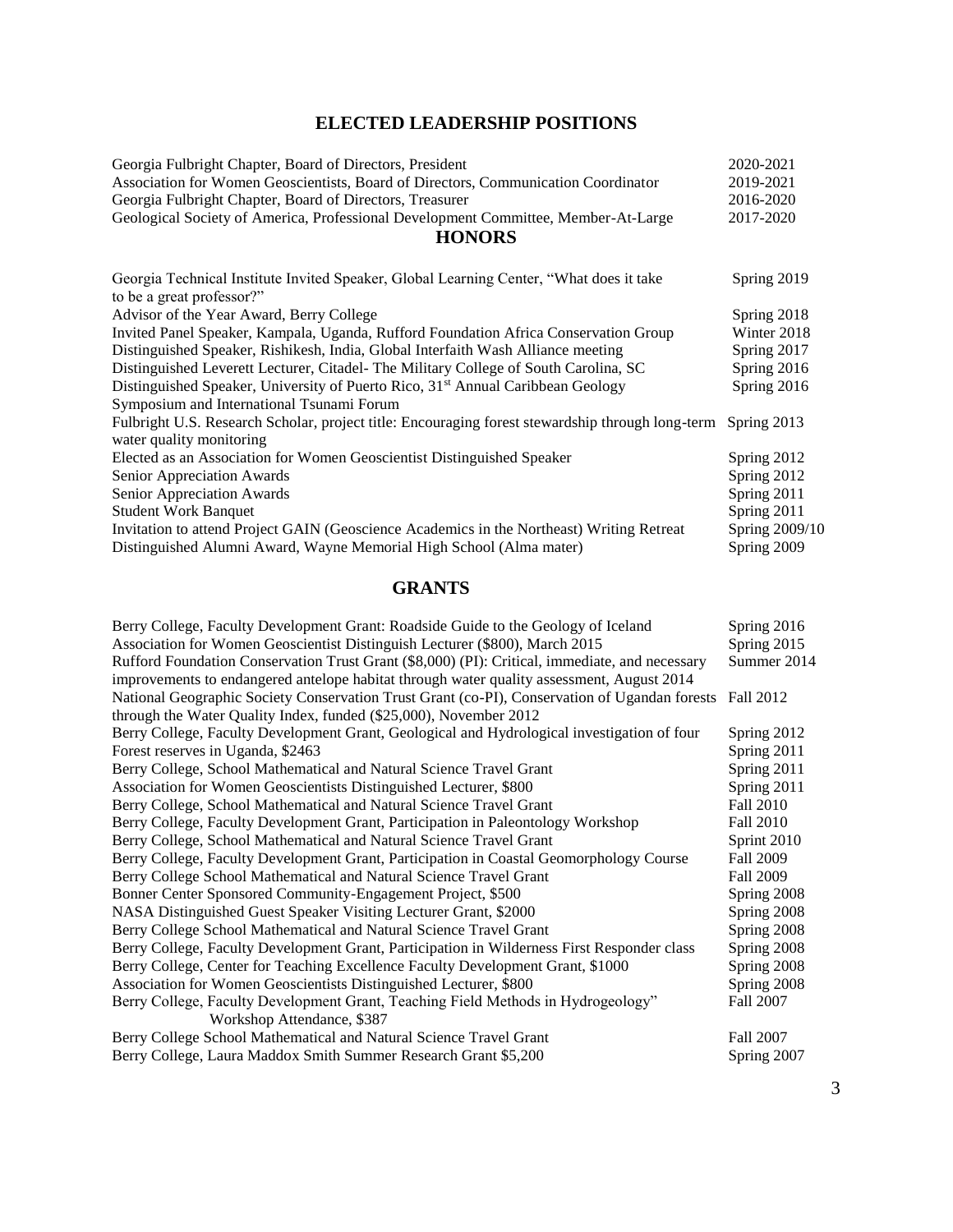| Association for Women Geoscientists Distinguished Lecturer, \$500                | Spring 2007 |
|----------------------------------------------------------------------------------|-------------|
| Berry College, International Course Development Grant, \$3,195                   | Spring 2007 |
| Berry College, Center for Teaching Excellence Faculty Development Grant, \$1,000 | Spring 2007 |
| Berry College School Mathematical and Natural Sciences Travel Grant              | Spring 2007 |
| Berry College, Asian Studies Task Force Development Honorarium, \$300            | Spring 2007 |

# **MAJOR GRANTS WITH STUDENTS**

| Researching Undergraduate Research Grant: Dye Tracer Testing in the Grand Canyon | Spring 2016 |
|----------------------------------------------------------------------------------|-------------|
| Synovus Scholar Award, Berry College: Implications of Fracking in Northwest GA   | Spring 2016 |

## **COMMITTEE SERVICE**

- US Fulbright Foundation, Georgia Chapter, President (2020-2021)
- Multicultural and International Student Programs Advisory Committee (2020-2022)
- Association for Women Geoscientists National Board, Communication Coordinator (2019-2021)
- US Fulbright Foundation, Georgia Chapter, Treasurer (2017-2020)
- Geological Society of America Professional Development Committee, Member-At-Large (2017-2020)
- Technical Advisor to the Uganda Wildlife Conservation Education Center Research and Projects Committee (2018-2021)
- ELM Committee, Berry College (2019-2021)
- American Institute for Professional Geologists Berry College Student Chapter, Advisor (2017-2019)
- Developing Undergraduate Research Mathematical and Natural Sciences committee (2015- 2017)
- Berry College Judicial Board (2008-present)
- Environmental Science Committee (2006-present)
- Environment and Land Management committee (2006-2012)
- Women's Study Committee (2008-2012)
- Swing Club advisor (2009-2012)
- International Programs Committee (2007-2010)
- Council on Student Scholarship (2007-2009)
- Advisor to Krannert Center Advisory Board (2007)
- Victory Lake/Quarry Committee Advisor (2006-2012)

#### **MEMBERSHIPS**

Geological Society of America 1999 - present Georgia Geological Society 2009 - present Atlanta Geological Society 2009 - present Tellus Natural Science Museum 2007 -present Association for Women Geoscientist 2002 – present

# **PUBLICATIONS**

Jovanelly, T.J. (2020). A geologist's guide to exploring and understanding Iceland, Eos, 101, [https://doi.org/10.1029/2020EO151147.](https://doi.org/10.1029/2020EO151147) Published on 05 November 2020.

Jovanelly, T.J., Rodríguez-Montero, L., Sánchez-Gutiérrez, R., Mena-Riveria, L., and Thomas, D.\* (2020). Evaluating watershed health in Costa Rican national parks and protected areas. Sustainable Water Resources Management, v. 6 (76): 1-14. \*student

Jovanelly, T.J. (2020). Improving endangered antelope habitat through water quality assessment and collaboration with Kenya Wildlife Service. International Journal of One Health, 6(2): 118-122.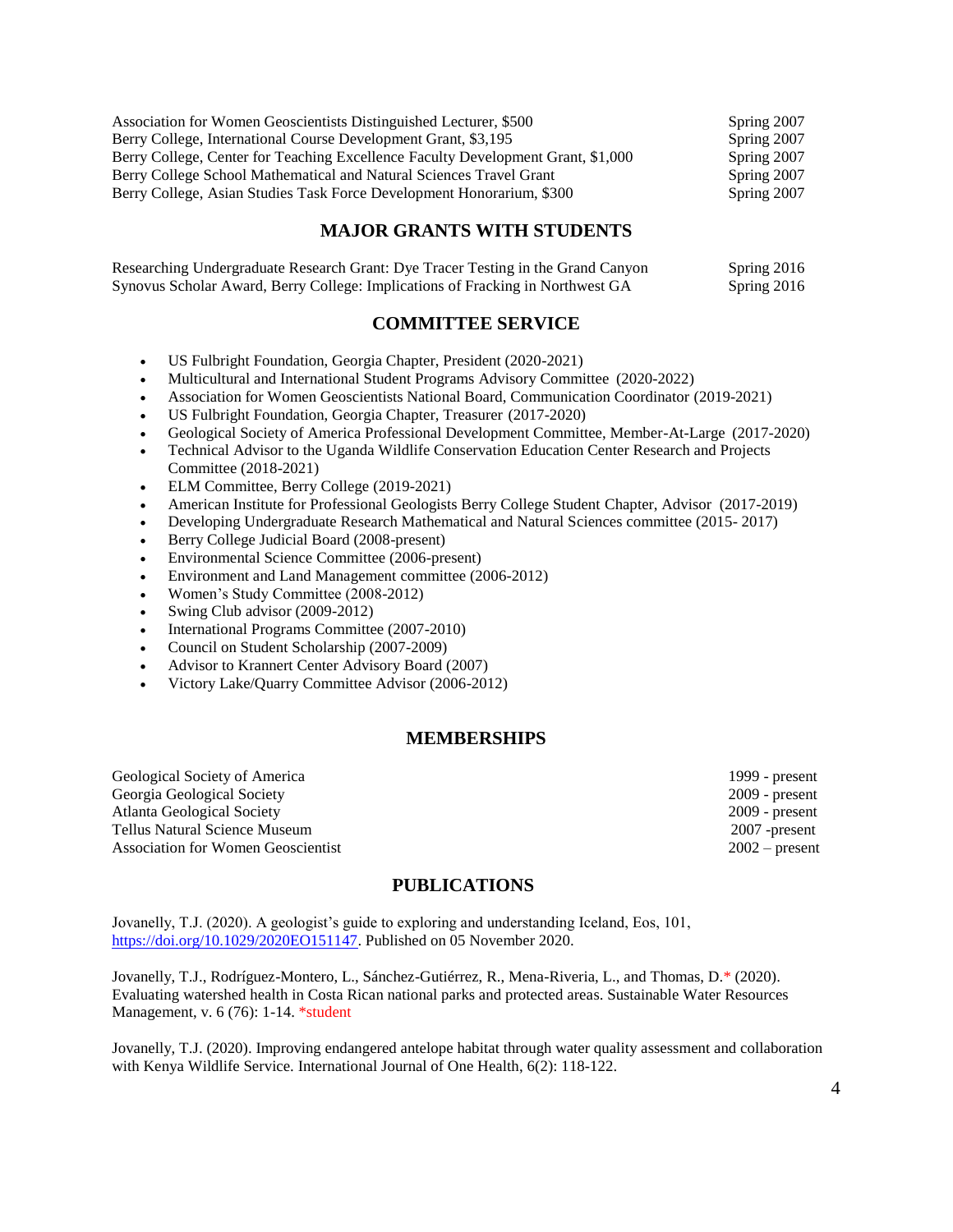Jovanelly, T.J., Okot-Okumu, James, and Namaganda, Emily. (2017) Comparative assessment of ambient air quality standards in rural Uganda to city center. Journal of Public Health in Developing Countries, v. 3 (1): 371-380.

Jovanelly, T.J., Johnson-Pynn, Julie, Okot-Okumu, James, Nyenje, Richard, and Namaganda, Emily. (2015) Pioneering water quality data on the Lake Victoria watershed impacts to human health. Journal of Water and Health (World Health Organization), v. 13.3, 920-930.

Jovanelly, T. J. (2014) Sinkholes and a disappearing lake: Victory Lake case study, Journal of Cave and Karst Studies, 76(1).

Jovanelly, T. J. (2014) Incorporating QRL scan codes in a geology-awareness campus engagement project, Journal of Geoscience Education.

Jovanelly, T.J., Okot-Okumu, J., and Godwin, E. (2012) A preliminary investigation to water and soil quality in four forest reserves near Kampala, Uganda, *Journal of Environmental Hydrology*. Vol. 20, Paper 10, 1-9.

Jovanelly, T.J. and Lane, L. (2012) Comparison of the functional morphology of Appalachiosaurus and Albertosaurus, *Open Geology Journal*. Vol. 6, 78-84.

.

Jovanelly, T. J. and Johnson-Pynn, J. (Winter 2012) Pedagogy, science literacy, and study abroad*, Academic Exchange Quarterly.*

Jovanelly, T.J., and Fritz, S.C. (2011), Morphometric and chemical response of two contrasting lake systems to modern climate change, *Journal of Paleolimnology*, Vol. 46, No. 1, p. 89-98.

Jovanelly, T.J. (2011) The identification of land use practices and elevated levels of Escherichia coli in the Coosawattee River, Georgia, USA*. Georgia Journal of Science*, Vol. 69, No. 4, p. 151-160.

Jovanelly. T. (Spring 2009). Inquiry-based introductory earth science laboratory using survey equipment, *Georgia Educational Researcher*, Vol. 7, no. 1, pages 1-8.

Jovanelly, T. and Moore, A.L. (2009). Sedimentological Analysis of an Ancient Sand Sheet of Multiple Origins at Lynch Cove, Puget Sound, Washington. *Journal of Coastal Research,* Vol. 25, no. 2, pg. 294-304.

#### **PRESENTED ABSTRACTS**

Jovanelly, T. J., Larrimore, E. and Carder, C. (2019) Comparative water quality analysis of Iceland and India. *Abstracts with Programs-Geological Society of America*, Vol. 50, No.10, pg. 155. Phoenix, AZ. Geological Society of America (GSA).

Jovanelly, T. J. (2018) Improvement or degradation of water quality? A field site visit to forest reserves near Kampala, Uganda, five-years after initial investigation. *Abstracts with Programs-Geological Society of America*, Vol. 51, No.111-2. Indianapolis, IN. Geological Society of America (GSA).

Jovanelly, T. J. (2017) Water quality and endangered impalas: Case study Kisumu, Kenya. *Abstracts with Programs-Geological Society of America*, Vol. 49, No.9, pg. 302. Seattle, WA. Geological Society of America (GSA).

Jovanelly, T. J. (2016) Field trips local and abroad: What every trip leader needs to know about insurance converage, *Abstracts with Programs-American Geophysical Union*. San Francisco, CA. American Geophysical Union.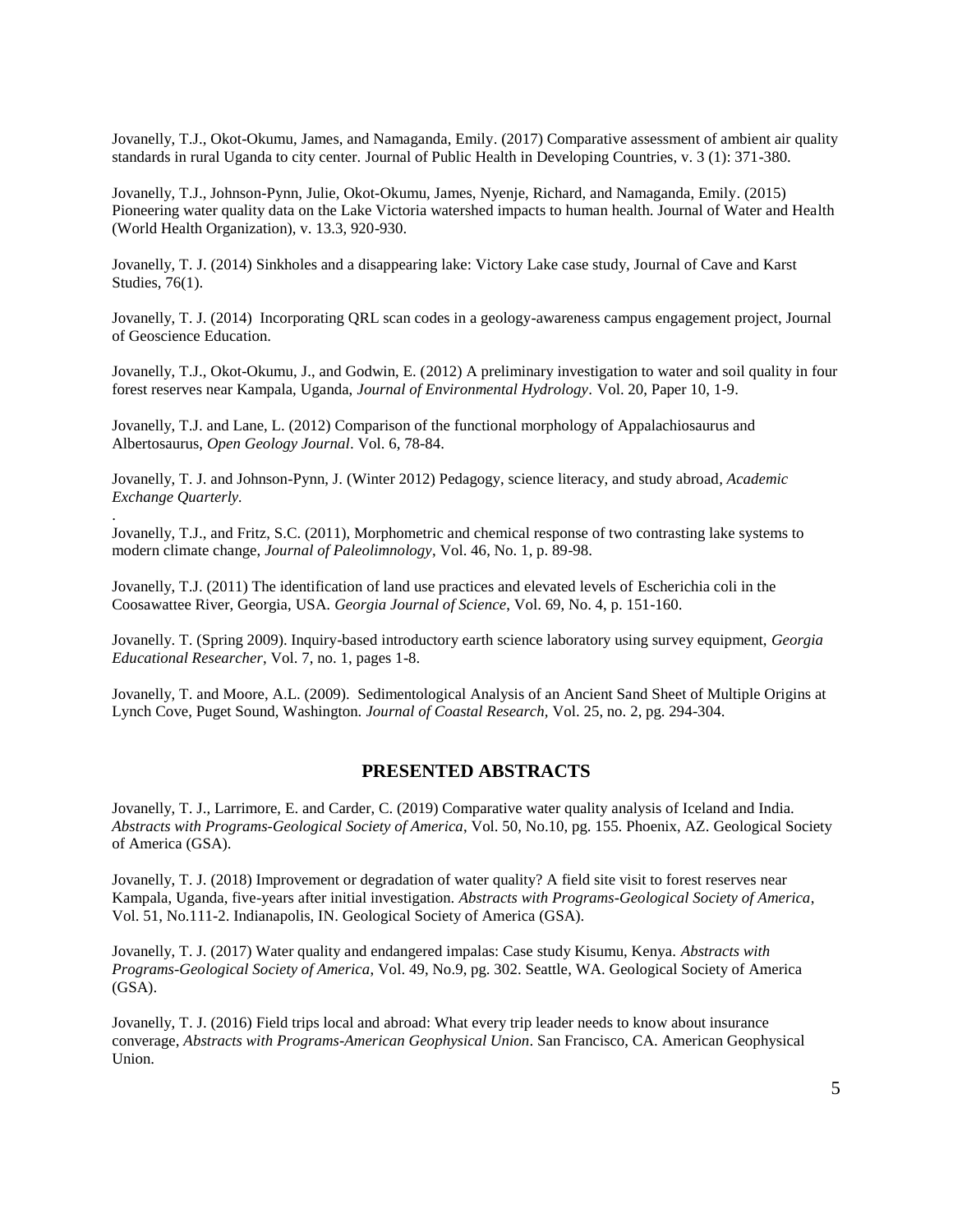Jovanelly, T. J. (2016) Pioneering water quality data on Lake Victoria watershed: Impacts on Human Health, *Abstracts with Programs-Geological Society of America*, Vol. 47, No.7, pg. 724. Baltimore, MD. Geological Society of America (GSA).

Jovanelly, T.J. (2015). Water worries: discussion and implications for Lake Victoria watershed*. International Conference on Water and Society*, Vol 3, Coruna, Spain.

Johnson-Pynn, J. S., Jovanelly, T. J., & Johnson, L. R. (2014). Parks and peoples: Imposing and resisting wilderness in Uganda's forest reserves. Society for Cross-Cultural Research. Charleston, SC.

Jovanelly, T. J. (2014) Incorporating QRL scan codes in a geology-awareness campus engagement project, Geological Society of America, Vancouver, British Columbia.

Jovanelly, T.J., and Johnson-Pynn, J. (2012), A preliminary investigation to water and soil quality in four forest reserves near Kampala, Uganda, *Abstracts with Programs-Geological Society of America*, Vol. 44, No.7, pg. 387. Charlotte, NC. Geological Society of America (GSA).

Jovanelly, T. (2011), Is building a strip mall on a brownfield in a flood plain a good idea?: A communityengagement project, *Abstracts with Programs-Geological Society of America*, Vol. 43, No.5, pg. 79. Minneapolis, MN. Geological Society of America (GSA).

Jovanelly, T. (2011) Impacts of erosion and siltation on the Lower Etowah river, Georgia, *Abstracts with Programs-Geological Society of America Southeastern Section*, Vol. 43, No. 2, p. 83. Wilmington, NC. Geological Society of America (GSA).

Jovanelly, T. and Briggart, M. (2010) Land use and levels of *Escherichia coli* in the Coosawattee River, Georgia, *Abstracts with Programs-Geological Society of America*, Vol. 42, no. 5, pg. 594. Denver, CO. Geological Society of America (GSA).

Jovanelly, T.J., Stevenson, J.C, and Cook, J. (2009) When a lake's inflow equals its outflow, which direction do you decide to go?: To fill or not to fill an emptied lake, *Abstracts with Programs-Geological Society of America Southeastern Section,* Vol.41, no. 1, pg. 4. St. Petersburg, FL. Geological Society of America (GSA).

Jovanelly, T. and Fritz, S. (2009) Morphometric and chemical response of two contrasting lake systems to modern climate change, *Abstracts with Programs-Geological Society of America*, Vol. 41, no. 7, pg. 655. Portland, OR. Geological Society of America (GSA).

Jovanelly, T. (2008) Pennies, Nickels, and Dimes: Restoring a lake takes money and time, *Abstracts with Programs-Geological Society of America Southeastern Section,.* Vol. 40, no. 4, pg. 4. Charlotte, NC. Geological Society of America (GSA).

Jovanelly, T. (2007) The reappearance of the disappearing lake: A Magic Act for Houdini or a Hydrogeologist?, *Abstracts with Programs-Geological Society of America,,* Vol. 39, no. 6, pg. 16. Denver, CO. Geological Society of America (GSA).

Jovanelly, T. (2007) The role of the Association for Women Geoscientists in Promoting Girl Scouting, *Abstracts with Programs-Geological Society of America Southeastern Section,.* Vol. 39, no. 2, pg. 92. Savannah, GA. Geological Society of America (GSA).

Jovanelly, T. and Moore, A.L. (2005) Sedimentological analysis of an ancient tsunami sand sheet at Lynch Cove, Puget Sound, Washington, *Abstract with Programs – Geological Society of America*, Vol. 37, no. 7, p. 65. Boulder, CO. Geological Society of America (GSA).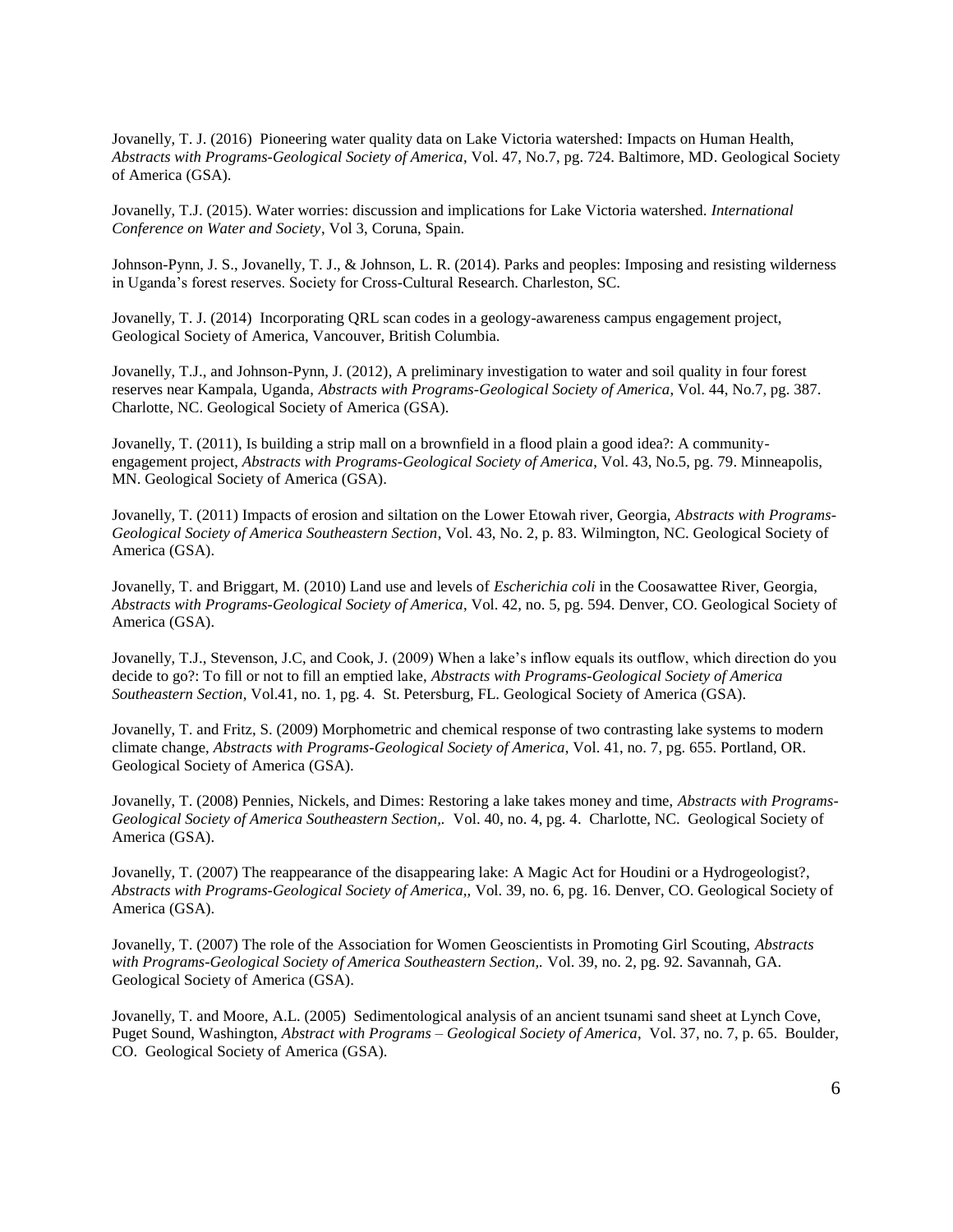Moore, A., Jovanelly, T., Imamura, F., and Koshimura, S. (2002) Hydraulic inferences from tsunami deposits associated with the 26 November 1999 Vanuatu tsunami, *Abstract with Programs-Geological Society of America: Tsunami Risk and Its Reduction in the Asia Pacific Region Section,* Vol. 35, no. 8, pg. 25. Seattle, WA. Geological Society of America (GSA)

#### **ABSTRACTS WITH STUDENTS**

Tomlinson, A., Kessler, T.J. and Jovanelly, T.J. (2020). An investigation of dam release discharge and sediment loss on the Etowah River, GA, USA. Abstracts with Programs- Southeastern Geological Society of America, Reston, VA.

Johnson, S. and Jovanelly, T. J. (2020). Establishing the fossil record on Berry College campus. Student Symposium, Berry College.

Larrimore, E., Carder, C. and Jovanelly, T.J. (2019). Comparative water quality analysis of Iceland and India. Student Symposium, Berry College.

Patterson, J. and Jovanelly, T.J. (2018). "Inkarstable" Interactions: Berry College Groundwater Hyrdrology and Sinkhole Activity. Abstracts with Programs- Southeastern Geological Society of America, Knoxville, TN.

Bess, M. and Jovanelly, T.J. (2018). Moving Beyond Coal: How a Community Can Transition. Abstracts with Programs- Southeastern Geological Society of America, Knoxville, TN. Geological Society of America (GSA)

Groce-Wright, N. and Jovanelly, T.J. (2018). The Effect of Lavender Mountain on Local Rainfall Distribution Due to Orographic Lifting. Abstracts with Programs- Southeastern Geological Society of America, Knoxville, TN. Geological Society of America (GSA)

Sharpe, D., Groce-Wright, N. and Jovanelly, T. J. (2018). Topo-Stratigraphic Mapping of Taylor Ridge (Gore, GA). Abstracts with Programs- Southeastern Geological Society of America, Knoxville, TN. Geological Society of America (GSA)

Mennan, N., Larrimore, E. and Jovanelly, T. J. (2018). Using Iceland's Sustainable Energy Platform to Illustrate Benefits of Renewable Sources. Abstracts with Programs- Southeastern Geological Society of America, Knoxville, TN. Geological Society of America (GSA)

Patterson, J. and Jovanelly, T.J. (2017). Restoring the Coastal Prairie: A Soil Study of the Texas City Prairie Preserve. Abstracts with Programs- Southeastern Geological Society of America, Richmond, VA. Geological Society of America (GSA)

Bess, M. and Jovanelly, T. J. (2017). Education and outreach: discussing the cause and effect relationship of natural gas fracturing with Northwestern Georgia communities. Abstracts with Programs- Southeastern Geological Society of America, Richmond, VA. Geological Society of America (GSA)

Paulk, M., Santamaria, J., and Jovanelly, T. J. (2017). A description of Northwest Georgia fossil collection (Cambrian-Oligocene). Abstracts with Programs- Southeastern Geological Society of America, Richmond, VA. Geological Society of America (GSA)

Jovanelly, T.J. and Maddrey, R. (2016). Establishing baseline water quality data sets for headwater areas of the Coosa River Basin, Rome, GA. Abstracts with Programs- Southeastern Geological Society of America, Columbia, SC. Geological Society of America (GSA)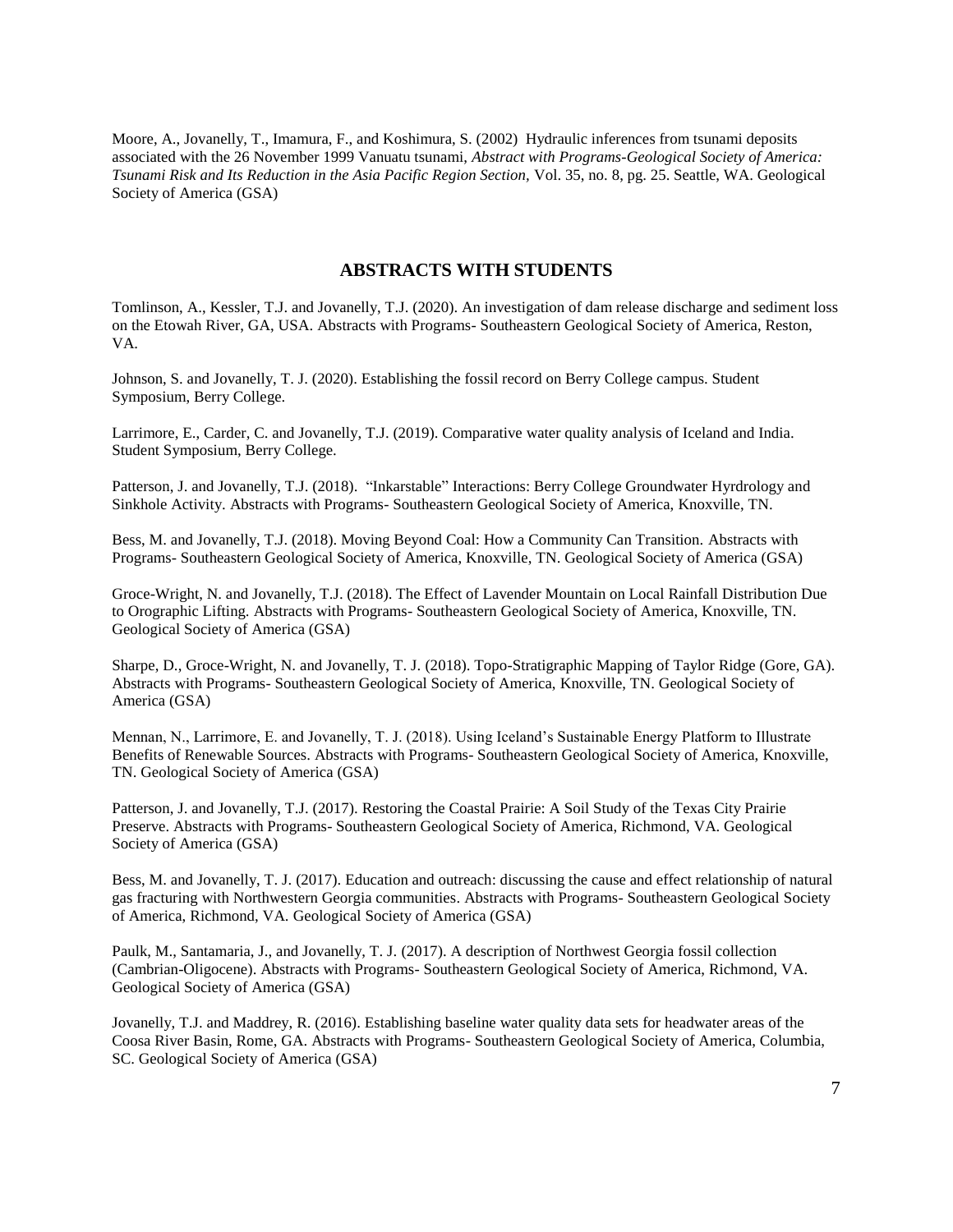Jovanelly, T.J. and Midkiff, M. (2016). A comparison study of groundwater quality and summer visitor population patterns on a Georgia barrier island: a water quality assessment. Abstracts with Programs- Southeastern Geological Society of America, Vol. 48, No. 3, Columbia, SC. Geological Society of America (GSA)

Jovanelly, T.J., Childres, H., and Fleeman, L. (2015). Water quality analysis of EPA 303(D) impaired tributary on Berry College Campus. Abstracts with Programs- Geological Society of America, Vol. 47, No. 2, Chattanooga, TN. Geological Society of America (GSA)

Jovanelly, T.J. and Lane, L. (2012) Comparison of functional morphology of Appalachiosaurus and Albertosaurua with implications on arm length, Abstracts with Programs-Geological Society of America, Vol. 44, no. 4, Asheville, NC. Geological Society of America (GSA).

Baldvins, T., Myrbo, A., Stefanova, I., and Jovanelly, T. (2010) Paleoflora of wild rice communities, Georgia, *Abstracts with Programs-Geological Society of America*, Vol. 42, No. 5. Denver, CO. Geological Society of America (GSA).

Jovanelly, T. and Briggart, M. (2010) Land use and levels of Escherichia coli in the Coosawattee River, Georgia, *Abstracts with Programs-Geological Society of America*, Vol. 42, no. 5. Denver, CO. Geological Society of America (GSA).

Kemm, M. and Jovanelly, T. (2009) Environmental impacts of reconstruction of a brownfield: A case study, *Abstracts with Programs-Geological Society of America Southeastern Section,,* Vol. 41, no. 1, pg. 4. St. Petersburg, FL, Geological Society of America (GSA).

Jovanelly, T., Stevenson, J. and Cook, J. (2009) When a lake's inflow equals its outflow, which direction do you decide to go?: To fill or not to fill an emptied lake, *Abstracts with Programs-Geological Society of America Southeastern Section,* Vol. 41, no. 1, pg. 3. St. Petersburg, FL, Geological Society of America (GSA).

Ramsey, D. and Jovanelly, T. (2007) The effect of Lavender Mountain on precipitation distribution, *Abstracts with Programs-Geological Society of America Southeastern Section*, Vol. 39, no. 2, p. 29. Savannah, GA. Geological Society of America (GSA).

Srymanske, R. and Jovanelly, T. (2007) Preliminary Studies of groundwater-surface water interactions of an intermittent creek. *Abstracts with Programs- Geological Society of America Southeastern Section,* Vol. 39, no. 2, pg. 28. Savannah, GA. Geological Society of America (GSA).

# **RECENTLY FEATURED IN THE MEDIA**

NPR feature and interview on The Academic Minute, August 2020, [https://academicminute.org/2020/08/tamie](https://academicminute.org/2020/08/tamie-jovanelly-berry-college-water-quality/)[jovanelly-berry-college-water-quality/](https://academicminute.org/2020/08/tamie-jovanelly-berry-college-water-quality/)

Rome News Tribune, March 31, 2020. Berry College Professor tapped for climate change research above Arctic Circle. FRONT PAGE

[https://www.northwestgeorgianews.com/rome/news/local/berry-professor-tapped-for-climate-change-research](https://www.northwestgeorgianews.com/rome/news/local/berry-professor-tapped-for-climate-change-research-above-arctic-circle/article_c08dc360-7351-11ea-bde7-c770bfb53360.html)[above-arctic-circle/article\\_c08dc360-7351-11ea-bde7-c770bfb53360.html](https://www.northwestgeorgianews.com/rome/news/local/berry-professor-tapped-for-climate-change-research-above-arctic-circle/article_c08dc360-7351-11ea-bde7-c770bfb53360.html)

Rome News Tribune, March 5, 2020. Berry prof seeking solutions to Costa Rican water problems. FRONT PAGE [https://www.northwestgeorgianews.com/rome/lifestyles/local/berry-prof-seeking-solutions-to-costa-rican-water](https://www.northwestgeorgianews.com/rome/lifestyles/local/berry-prof-seeking-solutions-to-costa-rican-water-problems/article_0186839c-5ef9-11ea-a691-3775626648e0.html)[problems/article\\_0186839c-5ef9-11ea-a691-3775626648e0.html](https://www.northwestgeorgianews.com/rome/lifestyles/local/berry-prof-seeking-solutions-to-costa-rican-water-problems/article_0186839c-5ef9-11ea-a691-3775626648e0.html)